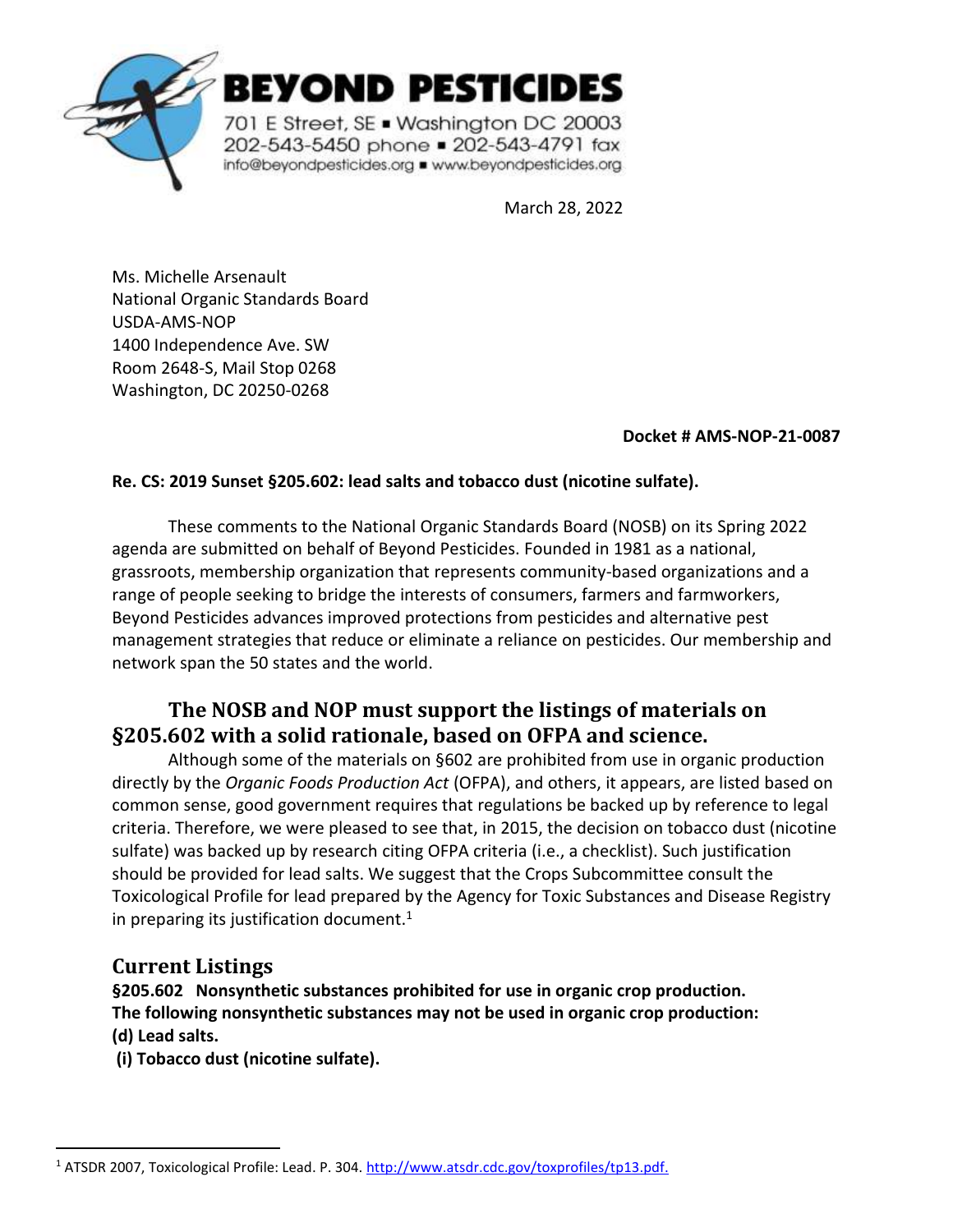### **Lead salts**

OFPA specifically prohibits the use of lead salts in organic crop production. They are no longer registered for pesticidal use by EPA. They are highly toxic and persistent, bioconcentrate in plants and animals, and cause a number of toxic effects, including the impairment of neurological development in children.<sup>2</sup>

#### **Lead salts should remain on §602.**

## **Tobacco dust (nicotine sulfate)**

Tobacco dust/nicotine sulfate is very toxic. The production of tobacco uses high inputs of synthetic fertilizer and pesticides and results in water pollution. The registration of the last remaining nicotine sulfate pesticide was cancelled in 2013, and nicotine sulfate is no longer available for sale in the U.S. $3$ 

### **Tobacco production causes environmental damage.**

Tobacco production requires the use of a large amount of pesticides. Tobacco companies recommend up to 16 separate applications of pesticides just in the period between planting the seeds in greenhouses and transplanting the young plants to the field. These pesticides, as well as fertilizers, end up in the soil, the waterway and the food chain. <sup>4</sup> Tobacco leaches nutrients, such as nitrogen and potassium, from the soil at a high rate.<sup>5</sup>

## **Tobacco dust/nicotine sulfate is not necessary or compatible with organic and sustainable agriculture.**

Nicotine sulfate is an extremely toxic pesticide that is no longer available in the United States.

#### **Conclusion**

**Although tobacco dust/nicotine sulfate is no longer available for sale in the United States, it should remain on §602 to discourage use of homemade tobacco dust or use on imported products.**

Thank you for your consideration of these comments.

Sincerely,

Jaren Am Hit

<sup>2</sup> ATSDR, 2007. Toxicological Profile: Lead. P. 304.<http://www.atsdr.cdc.gov/toxprofiles/tp13.pdf>

<sup>&</sup>lt;sup>3</sup> J.R. Roberts and J.R. Reigart, 2013. Recognition and Management of Pesticide Poisonings, 6<sup>th</sup> edition. https://www.epa.gov/sites/production/files/documents/rmpp\_6thed\_ch8\_biologicals.pdf.

<sup>4</sup> Multnomah Tobacco Prevention and Education Program, 2013. Fact Sheet: Environmental Impact of Tobacco. [https://www.pdx.edu/healthycampus/sites/www.pdx.edu.healthycampus/files/Environmental\\_Impacts.3.7.13.pdf](https://www.pdx.edu/healthycampus/sites/www.pdx.edu.healthycampus/files/Environmental_Impacts.3.7.13.pdf)

<sup>5</sup> NC State Extension, Tobacco Growers Information. Fertility – Nutrients[. https://tobacco.ces.ncsu.edu/tobacco](https://tobacco.ces.ncsu.edu/tobacco-fertility-nutrients/)[fertility-nutrients/.](https://tobacco.ces.ncsu.edu/tobacco-fertility-nutrients/)